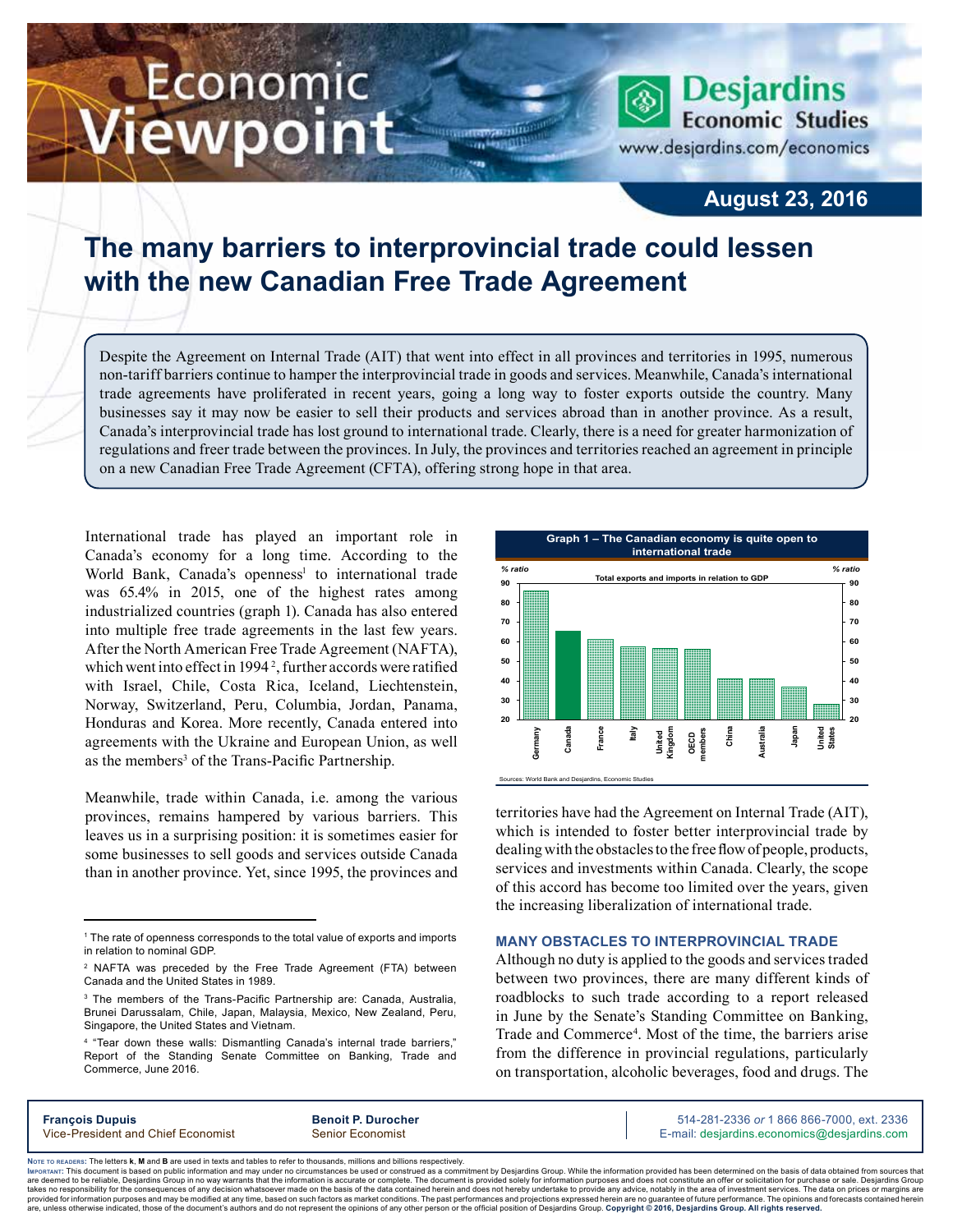

barriers are so numerous and differ so much from province to province that it is difficult to compile a complete list. That being said, figure 1 contains some aberrant examples of interprovincial trade barriers. Obviously, such provincial distinctions generate additional costs for businesses, substantially harming interprovincial trade.

#### **Figure 1 – The most absurd interprovincial trade barriers according to the Senate Committee**

In British Columbia, some types of trucks can only be driven at night, but can only be driven during the day in neighbouring Alberta.

In some provinces, truck weight limits differ depending on the tires used, forcing truckers to install different tires when they cross some borders.

Unpasteurized Quebec cheese cannot be exported outside the province.

The standards on beer bottle sizes differ from province to province.

The size of creamers and milk containers differ from province to province.

While British Columbia and Alberta have a carbon tax, Quebec and Ontario (and shortly Manitoba) have a cap and trade system, increasing the costs for operating in more than one jurisdiction.

Companies often have to register in each province and territory in which they do business.

Provincial standards on maple syrup categories differ.

The standards on organic foods vary, restricting access to some markets.

*Source: Report of the Standing Senate Committee on Banking, Trade and Commerce, June 2016.* 

Restrictions also exist in the area of labour. There are currently a multitude of exceptions to reciprocal recognition, affecting certain professions. For example, Quebec lawyers cannot practice outside the province due to the country'stwo distinct legal systems. Nurses are also subject to restrictions as the field of practice differs by province. Differences in the regulations on worker training also create obstacles to the interprovincial movement of labour.

#### **INTERPROVINCIAL TRADE HAS LOST GROUND**

Given the many ongoing barriers to interprovincial trade, it is not surprising to note that it has lost ground since the early 1980s. The provinces' exports can be divided into two categories: exports to other provinces, and exports outside Canada. This makes it possible to isolate growth by interprovincial trade within the provinces'total exports. The ratio between exports to other provinces and total exports has declined from just over 50% in the early 1980s to less than 38% in 20145 nationwide (graph 2). This means that, on average, the provinces were exporting \$1.02 to other provinces for every \$1 in exports outside Canada in 1981. In 2014, the provinces were exporting only \$0.61 to other provinces for every \$1 in exports outside Canada. As graphs 3 and 4 (on page 3) show, most of the provinces and territories have the same profile for the movement by the interprovincial export ratio. Newfoundland and Labrador differs somewhat, as the relative weight of its interprovincial exports is similar to what it was in the early 1980s. This is not necessarily good news: Newfoundland and Labrador has a very low ratio compared with the rest of the provinces, due to the magnitude of oil sales outside Canada. Alberta and Saskatchewan also have fairly low ratios, for the same reason.



#### **HEADING FOR A NEW TRADE AGREEMENT?**

The good news here is that the provinces and territories seem determined to tackle the issue of interprovincial trade barriers. On July 22, the Council of the Federation announced that the provincial and territorial premiers had reached an agreement in principle on a new domestic trade agreement. The new Canadian Free Trade Agreement (CFTA) should, among other things, feature broader

<sup>5</sup> The 2015 data for the provinces' economic accounts will not be released until November 9, 2016.